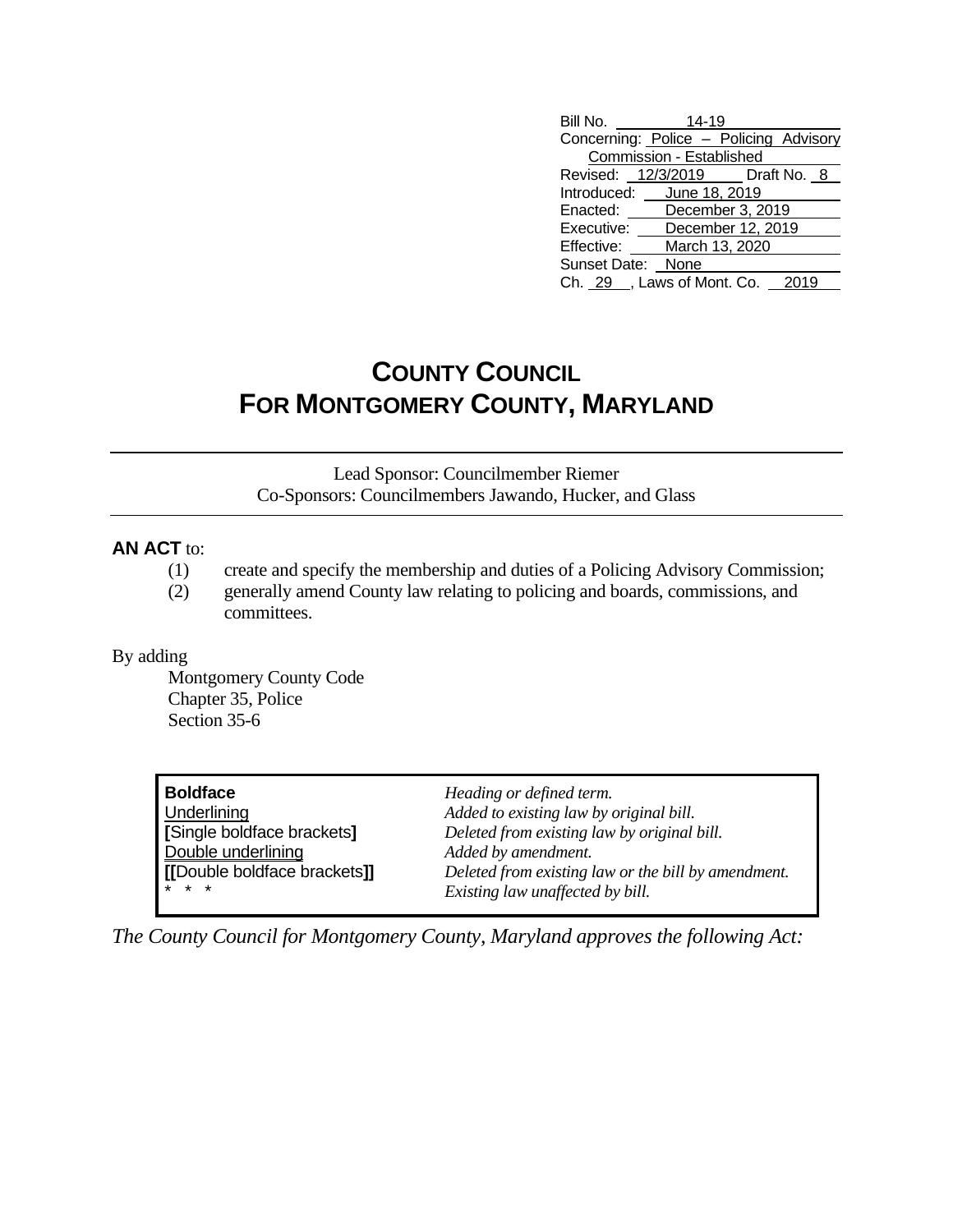| 1              | Sec. 1. Section 35-6 is added as follows:      |                                                                                    |                |                                                                          |  |  |
|----------------|------------------------------------------------|------------------------------------------------------------------------------------|----------------|--------------------------------------------------------------------------|--|--|
| $\overline{2}$ | 35-6. [Reserved] Policing Advisory Commission. |                                                                                    |                |                                                                          |  |  |
| 3              | (a)                                            | <i>Definitions.</i> In this Section the [[follow]] <u>following</u> words have the |                |                                                                          |  |  |
| 4              |                                                |                                                                                    |                | meanings indicated:                                                      |  |  |
| 5              |                                                | <i>Commission</i> means the Policing Advisory Commission.                          |                |                                                                          |  |  |
| 6              |                                                |                                                                                    |                | <b>Department means the Montgomery County Police Department.</b>         |  |  |
| 7              | (b)                                            | County Council must appoint a Policing Advisory<br>Established.                    |                |                                                                          |  |  |
| 8              |                                                | Commission.                                                                        |                |                                                                          |  |  |
| 9              | <u>(c)</u>                                     | Composition and terms of members.                                                  |                |                                                                          |  |  |
| 10             |                                                | (1)                                                                                |                | The Commission has 13 members.                                           |  |  |
| 11             |                                                | (2)                                                                                |                | <u>The Council should appoint 9 public members [[with an interest in</u> |  |  |
| 12             |                                                |                                                                                    |                | policing matters]]. Each member should represent a community             |  |  |
| 13             |                                                |                                                                                    |                | <u>organization operating in the County or be an individual.</u> [[Each  |  |  |
| 14             |                                                |                                                                                    |                | Councilmember<br>nominate<br>should<br>member.]<br><u>Each</u><br>one    |  |  |
| 15             |                                                |                                                                                    |                | Councilmember should nominate one member.                                |  |  |
| 16             |                                                | $\left(3\right)$                                                                   |                | <u>The Council should appoint 4 public members nominated by the</u>      |  |  |
| 17             |                                                |                                                                                    |                | Executive. Of these members:                                             |  |  |
| 18             |                                                |                                                                                    | <u>(A)</u>     | <u>one member should be 25 years of age or younger at the</u>            |  |  |
| 19             |                                                |                                                                                    |                | time of appointment; and                                                 |  |  |
| 20             |                                                |                                                                                    | (B)            | one member should be 26-35 years of age at the time of                   |  |  |
| 21             |                                                |                                                                                    |                | appointment.                                                             |  |  |
| 22             |                                                | (4)                                                                                |                | The public members appointed under paragraphs (2) and (3)                |  |  |
| 23             |                                                |                                                                                    | <u>should:</u> |                                                                          |  |  |
| 24             |                                                |                                                                                    | (A)            | reflect a range of ethnicities, socioeconomic status, and                |  |  |
| 25             |                                                |                                                                                    |                | places of origin to reflect the racial and economic diversity            |  |  |
| 26             |                                                |                                                                                    |                | of the County's communities, including religious creed,                  |  |  |
| 27             |                                                |                                                                                    |                | <u>age, [[gender, sexual orientation.]] sex - including on the</u>       |  |  |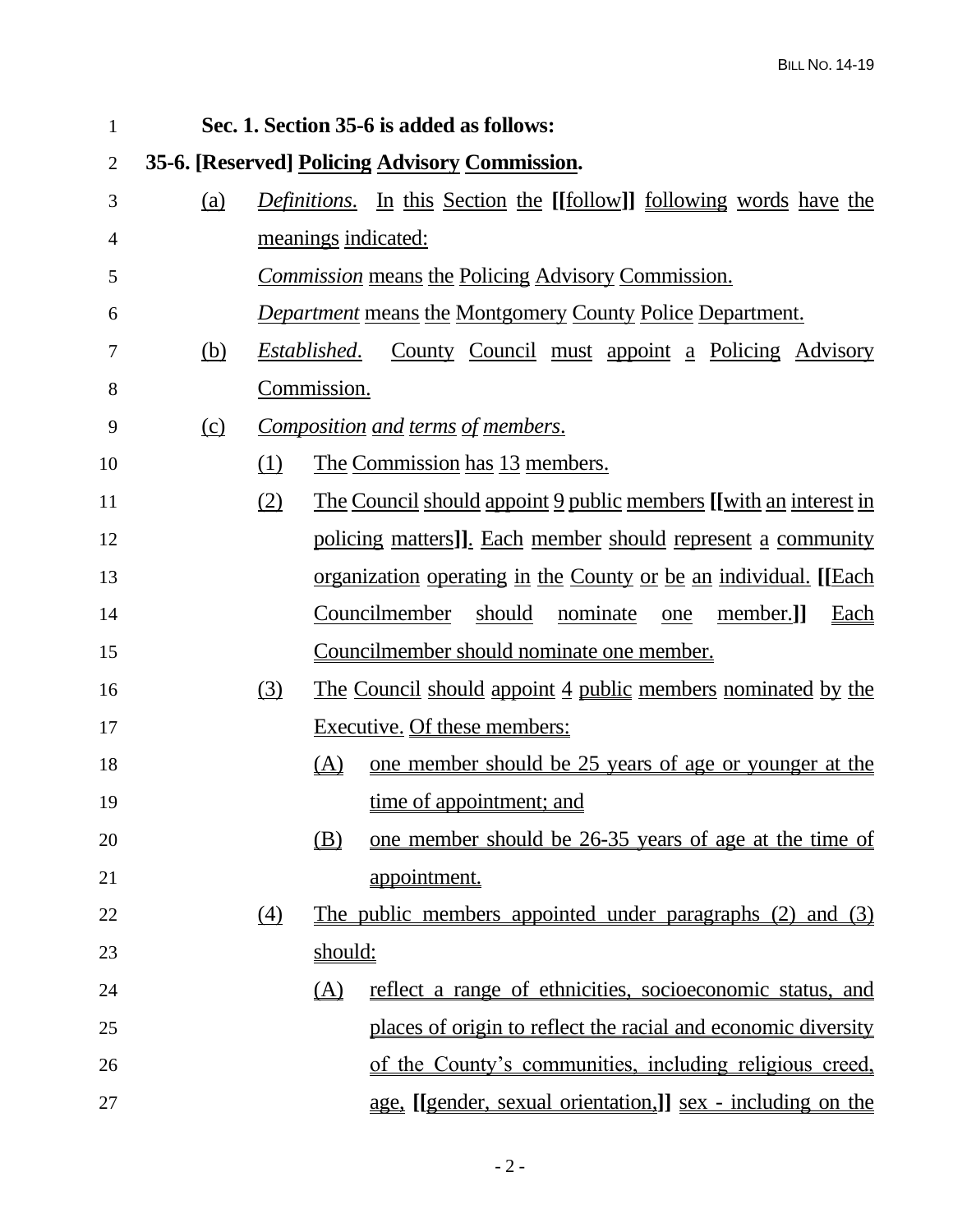| 28 |                              |                                                                            |          |       |                                |                                                      |  | basis of gender identity or orientation, disability, and                   |    |              |
|----|------------------------------|----------------------------------------------------------------------------|----------|-------|--------------------------------|------------------------------------------------------|--|----------------------------------------------------------------------------|----|--------------|
| 29 |                              |                                                                            |          |       | <u>geographic</u>              | location, with                                       |  | emphasis                                                                   | on | <u>those</u> |
| 30 |                              |                                                                            |          |       |                                |                                                      |  | disproportionately impacted by inequities; and                             |    |              |
| 31 |                              |                                                                            | (B)      |       |                                |                                                      |  | have an interest or expertise in policing matters.                         |    |              |
| 32 |                              | $\circ$                                                                    |          |       |                                |                                                      |  | The Council should appoint the following as non-voting ex officio          |    |              |
| 33 |                              |                                                                            | members: |       |                                |                                                      |  |                                                                            |    |              |
| 34 |                              |                                                                            | (A)      |       |                                |                                                      |  | the Police Chief or the Police Chief's designee; and                       |    |              |
| 35 |                              |                                                                            | (B)      | [ a ] |                                | <u>representative</u> ]] the President of            |  |                                                                            | an | employee     |
| 36 |                              |                                                                            |          |       |                                |                                                      |  | <u>organization certified under Article V of Chapter 33 or the</u>         |    |              |
| 37 |                              |                                                                            |          |       | President's designee.          |                                                      |  |                                                                            |    |              |
| 38 |                              | $[[(5)]]$ (6) The term of each member is 3 years. After an appointment to  |          |       |                                |                                                      |  |                                                                            |    |              |
| 39 |                              | <u>fill a vacancy before a term expires, the successor serves the rest</u> |          |       |                                |                                                      |  |                                                                            |    |              |
| 40 |                              |                                                                            |          |       | of the unexpired term.         |                                                      |  |                                                                            |    |              |
| 41 | (d)                          | <i>Citizens Academy participation.</i> The public members appointed under  |          |       |                                |                                                      |  |                                                                            |    |              |
| 42 |                              |                                                                            |          |       |                                |                                                      |  | paragraph (c) must participate in the Montgomery County Police             |    |              |
| 43 |                              |                                                                            |          |       | Department Citizens Academy.   |                                                      |  |                                                                            |    |              |
| 44 | $\left(\underline{e}\right)$ |                                                                            |          |       |                                | <i>Voting, officers, meetings, and compensation.</i> |  |                                                                            |    |              |
| 45 |                              | (1)                                                                        |          |       |                                |                                                      |  | <u>Except the ex officio members, all members of the Commission</u>        |    |              |
| 46 |                              |                                                                            |          |       | are voting members.            |                                                      |  |                                                                            |    |              |
| 47 |                              | (2)                                                                        |          |       |                                |                                                      |  | <u>The [[Council]] Commission must [[designate the]] elect a Chair</u>     |    |              |
| 48 |                              |                                                                            |          |       |                                | and Vice-Chair from among its voting members.        |  |                                                                            |    |              |
| 49 |                              | (3)                                                                        |          |       |                                |                                                      |  | The Commission meets at the call of the Chair. The Commission              |    |              |
| 50 |                              |                                                                            |          |       |                                |                                                      |  | <u>must meet as often as necessary to perform its duties, but not less</u> |    |              |
| 51 |                              |                                                                            |          |       | <u>than 6 times each year.</u> |                                                      |  |                                                                            |    |              |
| 52 |                              | (4)                                                                        |          |       |                                |                                                      |  | <u>A member must serve without compensation. However, a member</u>         |    |              |
| 53 |                              |                                                                            |          |       |                                |                                                      |  | may request reimbursement for mileage and dependent care costs             |    |              |
| 54 |                              |                                                                            |          |       |                                | at rates established by the County.                  |  |                                                                            |    |              |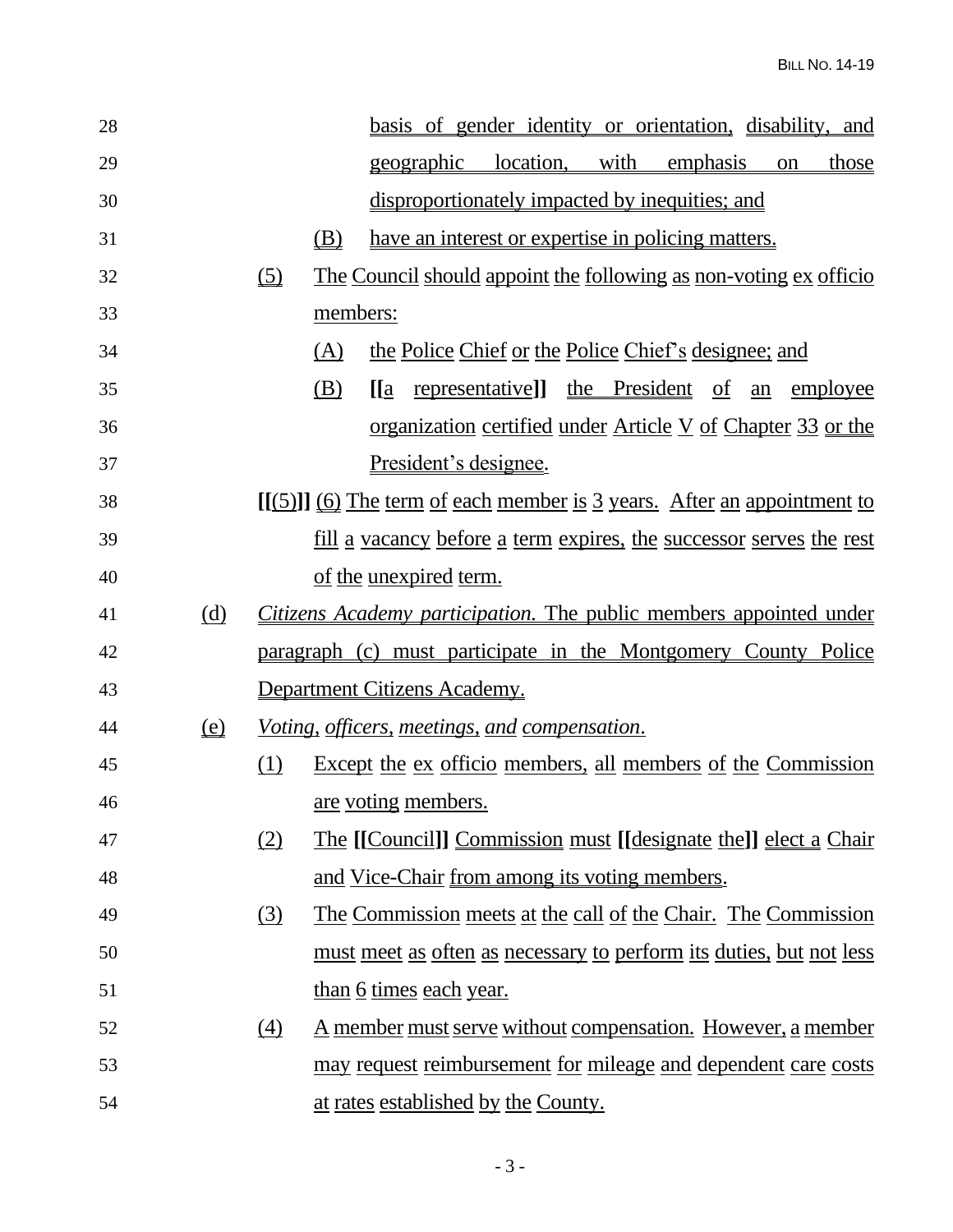| 55 |                                 | [[(e)]] (f) <i>Duties</i> . The Commission must:                                                                                       |
|----|---------------------------------|----------------------------------------------------------------------------------------------------------------------------------------|
| 56 | <u>(1)</u>                      | advise the Council on policing matters;                                                                                                |
| 57 | (2)                             | provide information regarding best practices on policing matters;                                                                      |
| 58 | (3)                             | <u>recommend policies, programs, legislation, or regulations;</u>                                                                      |
| 59 | (4)                             | comment on matters referred to it by the Council;                                                                                      |
| 60 | $\left( 5\right)$               | conduct at least one public forum each year for community input                                                                        |
| 61 |                                 | <u>on policing matters; [[and]]</u>                                                                                                    |
| 62 | (6)                             | accept correspondence and comments from members of the public;                                                                         |
| 63 |                                 | and                                                                                                                                    |
| 64 | (7)                             | engage in public education.                                                                                                            |
| 65 | $\mathbf{I}(\mathbf{f})$<br>(g) | <i>Requests for information.</i> The County, including the Police                                                                      |
| 66 |                                 | Department, should respond to Commission requests for information                                                                      |
| 67 |                                 | within 30 days after the County receives the request.                                                                                  |
| 68 |                                 | $[[(g)]]$ (h) Annual Report. By July 1 each year, the Commission must submit to                                                        |
| 69 |                                 | the Executive and the Council an annual report on its functions, activities,                                                           |
| 70 |                                 | accomplishments, and plans and objectives.                                                                                             |
| 71 |                                 | $[(g)]] [[(\underline{h})]] (i) Advocacy.$ The Commission must not engage in any advocacy                                              |
| 72 |                                 | activity at the State or federal levels unless that [[activities]] activity is                                                         |
| 73 |                                 | approved by the Office of Intergovernmental Relations.                                                                                 |
| 74 |                                 | $[(\text{h})]$ $[(\text{u})]$ $(\text{i})$ $\frac{\text{Staff.}}{\text{the} \to \text{Exercise}}$ Director of the Office of the County |
| 75 |                                 | Council must provide appropriate staff to the Commission.                                                                              |
| 76 | Sec. 2. Transition.             |                                                                                                                                        |
| 77 |                                 | Notwithstanding paragraph $(d)(2)$ , the Council must designate the Chair and                                                          |
| 78 |                                 | Vice-Chair until the Commission elects the Chair and Vice-Chair.                                                                       |